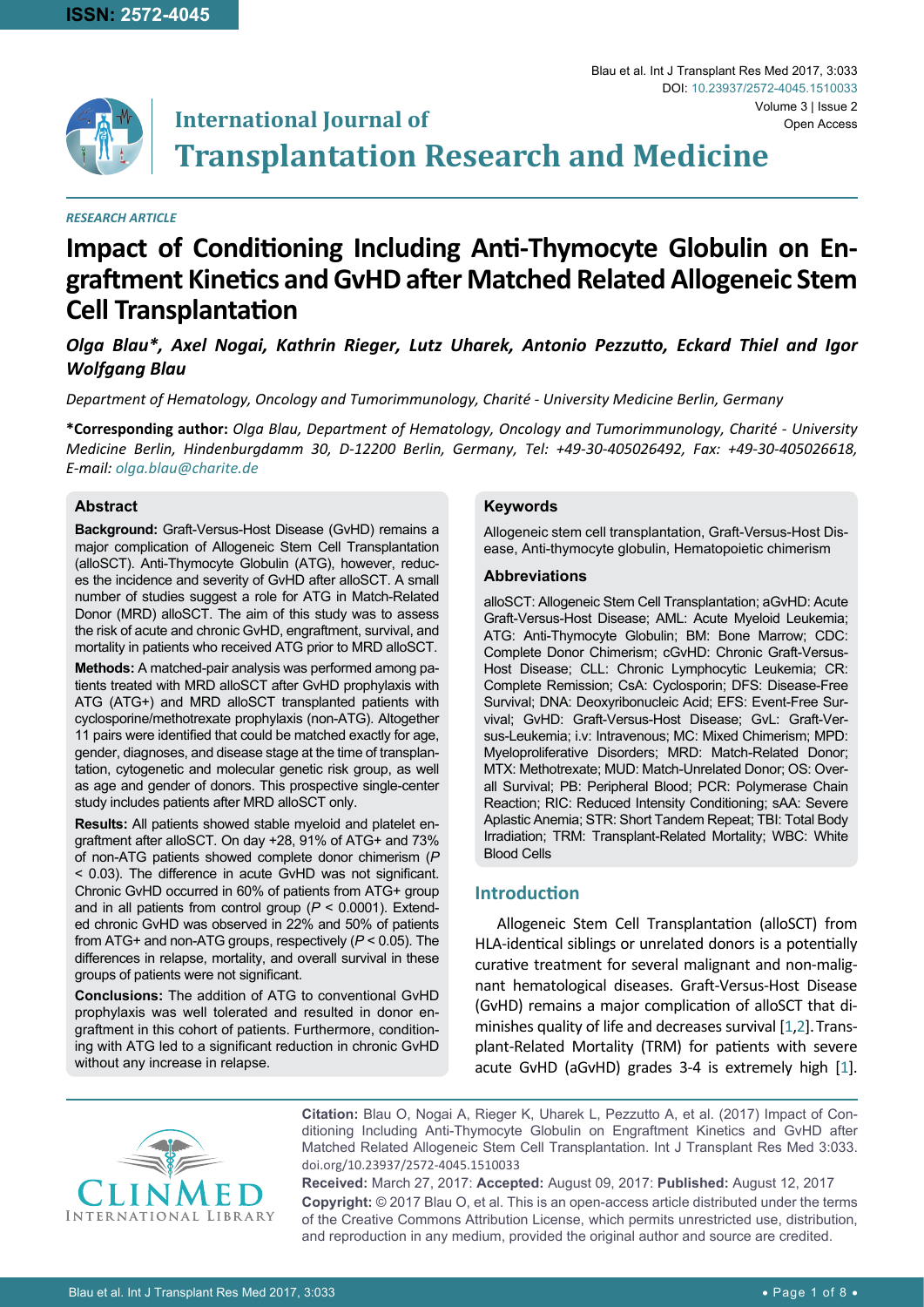Chronic GvHD (cGvHD) affects 30-70% of all alloSCT recip-ients with a median onset of 4-6 months after alloSCT [[3\]](#page-6-2). Furthermore, cGvHD is associated with more frequent and severe infections. Several programs have been developed to prevent GvHD, including depletion of donor T-cells from the stem cell harvest, *in-vivo* T-cell depletion, the using of cyclophosphamide and combined immunosuppressive therapy post-transplant [[4](#page-6-3),[5](#page-6-4)]. As to the latter, the preferred combinations are Cyclosporin (CsA) with Methotrexate (MTX) or tacrolimus and MTX, and these are now considered standard [[4](#page-6-3)]. One way to intensify GvHD prophylaxis without hampering the beneficial Graft-Versus-Leukemia (GvL) is to use Anti-Thymocyte Globulin (ATG). ATG has been primarily used as part of the conditioning regimen for Severe Aplastic Anemia (sAA) patients [\[6](#page-6-5)[,7](#page-6-6)]. Currently, ATG is applied for GvHD prophylaxis in patients at high risk of GvHD: this includes unrelated donor transplants, reduced-intensity transplants, and mismatched regimens [\[8](#page-6-7)- [10](#page-6-8)]. There are numerous randomized trials and retrospective studies showing that GvHD is less frequent and less severe in patients receiving ATG in the conditioning regimen prior Match-Unrelated Donor (MUD) alloSCT [[4](#page-6-3),[8](#page-6-7)[,11](#page-6-9)- [14](#page-6-10)]. ATG has been used for the dual purpose of host immunosuppression and of *in vivo* T-cell depletion. Its efficacy in preventing graft rejection is well established, and it is considered a crucial component in most mismatched transplantation regimens [[11](#page-6-9)[-14](#page-6-10)]. A small number of studies suggest the role of ATG in Match-Related Donor (MRD) alloSCT [[10](#page-6-8)[,15,](#page-6-11)[16\]](#page-6-12). These studies have shown that adding ATG as part of the conditioning regimen before MRD alloSCT can reduce cGvHD without increasing the risk of relapse. The results of a prospective, multicenter, randomized study using ATG as part of a conditioning regimen were recently reported. The authors analyzed 155 acute leukemia patients and showed that using of ATG results in a significantly lower rate of chronic GvHD than the rate without ATG [[17](#page-6-13)].

The aim of our prospective matched-pair analysis was to assess engraftment, the risk of aGvHD, cGvHD, relapse rate, survival, and mortality with or without ATG treatment prior to MRD alloSCT. A general procedure for the evaluation of engraftment after alloSCT is the analysis of hematopoietic chimerism [[18](#page-6-14),[19](#page-6-15)]. Quantitative assessment of chimerism is particularly important after alloSCT with modified immunosuppression, since engraftment might be delayed and/or supportive measures required [[18](#page-6-14)[,20](#page-6-16)[,21](#page-6-17)]. The conditioning regimens including ATG may initially result in Mixed Chimerism (MC), which gradually develops into Complete Donor Chimerism (CDC).

The reconstitution of immune cell occurs at different time points after alloSCT and can require up to 1 year [[22](#page-7-1)]. Immune reconstitution after alloSCT with ATG as part of the conditioning regimen are rapid for innate immune cells, intermediate for B cells and CD8 T cells, and slow for CD4 T cells and natural killer T cells. In addition, some clinical and transplant factors, such as the number of cells in the transplant, the age of patients, the dose of ATG, are associated with a faster immune reconstitution [[23](#page-7-0)].

The ultimate goal of the present study was to verify engraftment kinetics after conditioning regimens including ATG. This may allow a better understanding of the interplay of conditioning and immunological effects and could lead to improved ATG-based GvHD prophylaxis regimens in the future.

## **Materials and Methods**

#### **Patient characteristics and paired difference analysis**

This prospective, single-center, matched-pair case-control study included patients who underwent MRD alloSCT and were receiving ATG in addition to conventional GvHD prophylaxis (ATG+). The matched-pair control group consisted of MRD alloSCT transplanted patients with cyclosporine/methotrexate prophylaxis (non-ATG).

Eleven pairs were matched for age, gender, diagnoses, and disease stage at the time of transplantation, cytogenetic and molecular genetic risk group, as well as age and gender of donors (Table 1). All patients underwent MRD alloSCT between September 1998 and January 2011 at the University Clinic Charité, Campus Benjamin Franklin, Berlin, Germany. Written, informed consent was obtained from all patients in accordance with the Declaration of Helsinki and the ethical guidelines of our institution.

#### **GvHD prophylaxis**

The patients were given ATG (Thymoglobulin, Genzyme GmbH, Neu-Isenburg, Germany) 4.5 mg/kg Intravenous (i.v.) in divided doses over 3 days. The control group received CsA starting on day -1 at 5 mg/kg i.v. infusion and later switched to an equivalent oral dose. If no aGvHD occurred, CsA was tapered over 4-8 weeks with the intent to discontinue by 3-4 months from alloSCT. In control patients, MTX was given at 15 mg/ $m<sup>2</sup>$  i.v. on day +1 and 10  $mg/m^2$  on days +3, +6, and +11.

#### **Chimerism analyses**

Chimerism analyses were based on the discrimination of donor and recipient alleles on Short Tandem Repeats (STRs) using PCR with fluorescence-labeled primers. Initial genotyping for the detection of informative STR loci was performed using Peripheral Blood (PB) from patient before alloSCT and donor or graft. After alloSCT, chimerism was analyzed on Bone Marrow (BM) and PB samples at day +28, +56, +100, +365, and at the end of examination.

DNA was extracted using a standard DNA extraction method (QIA-Amp; Hilden, Qiagen, Germany) as recommended by the manufacturer. For quantitative chimerism investigation we used AmpFeSTR<sup>®</sup> Identifier<sup>®</sup> PCR Amplification KIT (Applied Biosystems by Life Technologies, Weiterstadt, Germany), which contains fluorescent-labeled primer pairs for simultaneous amplification of 16 different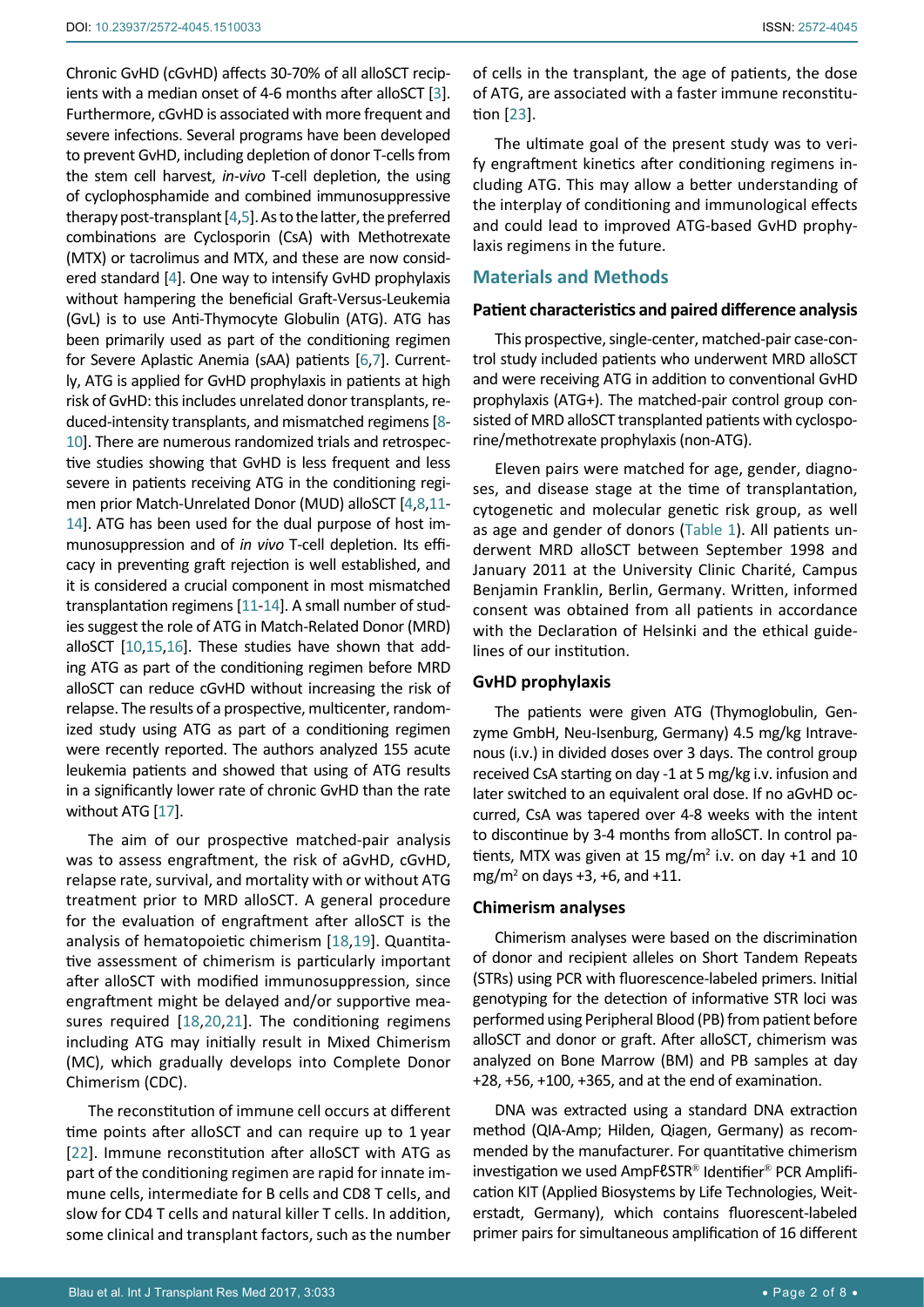loci each. For quantification of chimerism, the areas under the curves were calculated using Genemapper Version 3.7 software (Applied Biosystems by Life Technologies, Weiterstadt, Germany). The sensitivity of the method is 1%.

## **Statistics**

The central tendency of the data was measured as the median and the dispersion of values around the median was expressed as the range. Median follow-up was calculated according to recommended criteria [[24](#page-7-6)]. Comparisons between two groups were made using the

|                 | <b>Table 1:</b> Clinical characteristics of patients according to ATG |  |  |
|-----------------|-----------------------------------------------------------------------|--|--|
| administration. |                                                                       |  |  |

| <b>Characteristic</b>                               | $ATG+; n = 11$ | $ATG -; n = 11$ |
|-----------------------------------------------------|----------------|-----------------|
| Age (median, years)                                 | 49 (18-73)     | 49 (24-64)      |
| Gender (M/F ratio)                                  | 8/3            | 6/5             |
| Diagnosis:                                          |                |                 |
| AML                                                 | 4 (36%)        | 4 (36%)         |
| MDS                                                 | 0              | 3(27%)          |
| sAA                                                 | 3(27%)         |                 |
| <b>MPD</b>                                          | 2 (18%)        | 2(18%)          |
| <b>CML</b>                                          | 1(9%)          | 1(9%)           |
| CLL                                                 | 1(9%)          | 1(9%)           |
| Disease status before alloSCT:                      |                |                 |
| СR                                                  | 5 (45%)        | 5(45%)          |
| Non CR                                              | 6(55%)         | 6(55%)          |
| Cytogenetic and molecular<br>genetic at the time of |                |                 |
| diagnosis: <sup>a</sup>                             |                |                 |
| Adverse risk                                        | 4 (36%)        | 4 (36%)         |
| Intermediate and favorable risk 7 (64%)             |                | 7 (64%)         |
| Conditioning:                                       |                |                 |
| MAC <sup>b</sup>                                    | 5(45.5%)       | 3(27%)          |
| RIC <sup>c</sup>                                    | 5(45.5%)       | 8 (73%)         |
| Non-Myeloablative <sup>d</sup>                      | 1(9%)          |                 |
| Donor's age (median, range)                         | 45 (18-66)     | 49 (21-65)      |
| Donor's gender (M/F ratio)                          | 4/7            | 7/4             |
| $CD34+ × 106/kg$ in transplant                      | 7.0 (3.2-13.6) | $5.8(4.0-8.0)$  |
| Engraftment:                                        |                |                 |
| WBC > 1.0/ml (median day,<br>range)                 | 16 (12-0)      | 15 (11-18)      |
| Platelets > 50/ml (median day,<br>range)            | 16 (12-25)     | 16 (10-20)      |

n: Number of Patients; M: Male; F: Female; AML: Acute Myeloid Leukemia; MDS: Myelodysplastic Syndrome; sAA: Severe Aplastic Anemia; MPD: Myeloproliferative Disorders; CML: Chronic Myeloid Leukemia; CLL: Chronic Lymphatic Leukemia; CR: Complete Remission; MAC: Myeloablative Conditioning; RIC: Reduced Intensity Conditioning; non-Myelo: Non-Myeloablative conditioning; WBC: White Blood Cells. a The cytogenetic risk groups were defined as follows: *adverse risk*, -5/5q-, -7/7q-, abn(3q) (excluding t(3;5), t(11q23) (excluding  $t(9;11)$  and  $t(11;19)$ , abn(17p), complex aberrations ( $\geq 4$ independent aberrations); *intermediate risk*, patients without low risk or high risk constellations; *favorable risk*, t(15;17), inv(16)/t(16;16), and t(8;21) irrespective of additional cytogenetic abnormalities [[36\]](#page-7-7). <sup>b</sup>MAC: 12 Gy Total Body Irradiation and Cyclophosphamide ( $N = 4$ ), Busulfan and Cyclophosphamide ( $n =$ 6). °RIC: Treosulfan and Fludarabin and (n = 6), FLAMSA protocol (n = 3), and Fludarabin and Melphalan (n = 2). dnon-myeloablative conditioning: 2 Gy Of Total Body Irradiation.

two-sided exact Fisher test (dichotomous variables). *P* < 0.05 was considered significant. Overall Survival (OS) and Event-Free Survival (EFS) were estimated by the Kaplan-Meier method. Kaplan-Meier life tables were constructed for survival data and were compared by the log-rank test. Cox proportion hazard regressions were used for performing multivariate analysis for OS, Disease-Free Survival (DFS), and relapse. All calculations were performed using RASW Statistics Software Version (IBM, USA).

## **Endnotes**

White Blood Cells (WBC) engraftment was defined as a count of more than  $1.0 \times 10^9$ /L for three consecutive days. The platelet count was required to be above 50  $\times$ 10<sup>9</sup>/L without transfusion for 7 days for engraftment to be documented. Acute GvHD was assessed in patients surviving at least 25 days after alloSCT and graded according to standard criteria [[25](#page-7-2),[26](#page-7-3)]. Chronic GvHD was assessed in patients who survived after day +100 and scored using the revised Seattle criteria [[27](#page-7-4),[28](#page-7-5)]. Complete Remission (CR) was defined as a norm cellular BM containing less than 5% blasts and showing evidence of normal maturation of other BM elements. OS was defined as the time from diagnosis to the last contact or death. OS after alloSCT was estimated as the time from alloSCT. For patients achieving CR, DFS after alloSCT was the time from the date of alloSCT to a death in first CR or relapse.

## **Results**

## **Patient's data**

Each group consists of 11 patients (Table 1). Three patients with sAA and three patients with myelodysplastic syndrome, as a matched-pair to sAA, were included in ATG+ and in the non-ATG group, respectively. The mean patient age was 49 (range: 18-73 years).

Five patients (45%) from both groups were transplanted in CR. Six patients from both groups underwent alloSCT in the advanced phases of disease. Cytogenetic and molecular genetic aberrations at the time of diagnosis corresponding to adverse risk group were found in four of 11 (36%) patients in both groups; these were complex cytogenetic aberration and *FLT3*-ITD mutation.

Conditioning regimens are shown in Table 1. Stem cell source was PB stem cells in all cases. CD34+ cells (x10<sup>6</sup>/kg body weight) were administered in median amounts of 6.4 (range, 3.2-13.6). All patients received prophylaxis for infectious diseases according to the local guidelines. The median donor age was 45 and 49 years in the ATG+ and the non-ATG group, respectively.

# **Cell graft, hematological engraftment, and immune reconstitution**

Details of the presenting features of the ATG+ group as compared with non-ATG group of patients are given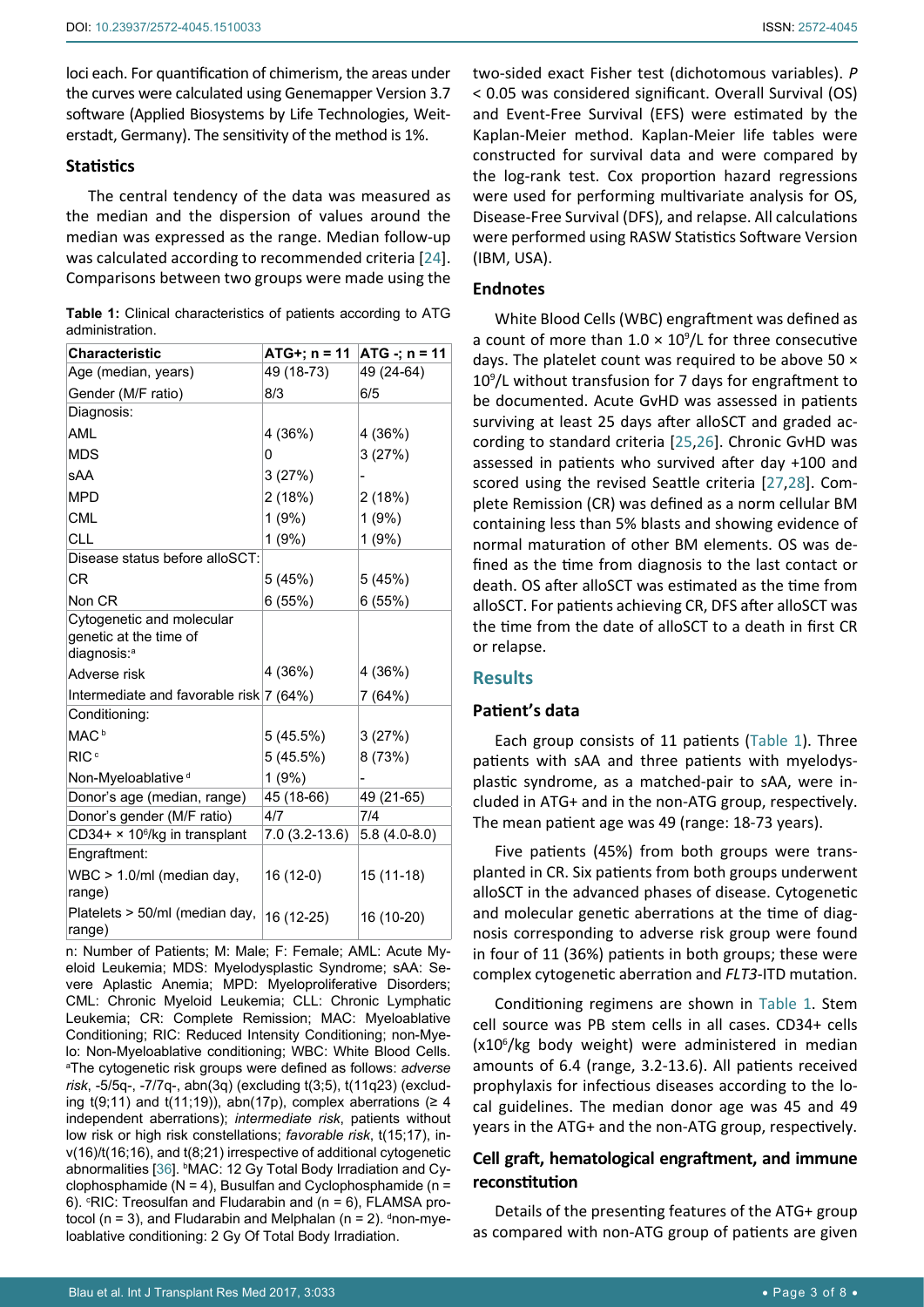**Table 2:** Chimerism analysis in patients according to ATG administration.

| <b>Characteristic</b>                        | $ATG+: n = 11$ | Non-ATG: $n = 11$ | P                 |
|----------------------------------------------|----------------|-------------------|-------------------|
| Patients $(\%)$ with CDC at day $+28$ $(\%)$ | $91\%$         | 73%               | 0.03 <sup>a</sup> |
| Patients (%) with CDC at day +56             | 80%            | 73%               | 0.5               |
| Patients (%) with CDC at day +100            | 88%            | 90%               | 0.7               |
| Patients (%) with CDC at day +365            | 71%            | 89%               | 0.1               |

ATG: Anti-Thymocyte Globulin; CDC: Complete Donor Chimerism; a Significant, *P* value < 0.05.

|                          |        | day $+28$ day $+56$ | day $+100$ 1 year |        |
|--------------------------|--------|---------------------|-------------------|--------|
| Patient's age            | 0.04   |                     | 0.05              |        |
| Patient's sex            | 0.02   |                     | 0.009             |        |
| Phase of disease         | 0.0001 |                     | 0.02              |        |
| Cytogenetic at diagnosis |        | 0.002               | 0.04              |        |
| <b>RIC</b>               | 0.05   |                     | 0.03              |        |
| GvHD prophylaxis         | 0.03   |                     |                   |        |
| Donor age                | 0.05   |                     |                   |        |
| Donor gender             |        |                     |                   |        |
| <b>WBC</b> engraftment   |        |                     |                   | 0.01   |
| Platelets engraftment    |        |                     |                   | 0.05   |
| Incidence of aGvHD       |        |                     | 0.002             |        |
| Extensive cGvHD          |        |                     | 0.004             |        |
| Relapse                  |        |                     | 0.0001            | 0.0001 |
| Overall mortality        |        |                     | 0.0001            | 0.0001 |
| TRM                      |        |                     | 0.0001            | 0.0001 |

**Table 3:** Univariate analysis for mixed chimerism.

in Table 1. Following alloSCT, all patients showed stable myeloid and platelet engraftment. WBC engraftment was (at median) 16 days and 15 days, respectively. Platelet engraftment varied from 12 to 20 days in the ATG+ group and from 10 to 20 days in the control group. None of the patients suffered graft rejection. RIC: Reduced Intensity Conditioning; GvHD: Graft-Versus-Host Disease; aGvHD: Acute Gvhd; cGvHD: Chronic GvHD; TRM: Treatment Related Mortality. *P* < 0.05 was considered significant.

Although analysis of immune recovery was not a primary goal of our study, we revised recovery of T-cells (level of CD3+/CD4+) and B-cell (Immunoglobulin G level). The differences in immune recovery were not significant. All patients with delayed immune recovery suffered bacterial, fungal, or viral infections. Two patients with delayed immune recovery (one from each group) died due to early relapse of disease (data not shown).

## **Chimerism data**

On day +28, 91% of ATG+ patients and 73% of non-ATG patients showed CDC (*P* < 0.03; Table 2). At the final follow-up, chimerism was complete in 82% of patients in both groups. Chimerism status between day +56 and the last follow-up did not reveal any switch of chimerism status (Table 2).

Univariate analysis for chimerism was tested using the variables listed in Table 3. Early MC (at day +28 and +56) was significantly associated with older patients and donor age, sex (males receiving female graft), advanced phase of disease, cytogenetic risk, RIC conditioning, and GvHD prophylaxis without ATG (Table 3). MC at day +100 was linked to small numbers of infused CD34+ cells, high incidence of aGvHD and cGvHD, high relapse rate, high overall mortality and TRM. MC that occurred **Table 4:** GvHD and outcome in patients according to ATG administration.

| <b>Characteristic</b> | $ATG +$ | <b>Non-ATG</b> | P                     |
|-----------------------|---------|----------------|-----------------------|
| (% of patients)       | n = 11  | $n = 11$       |                       |
| aGvHD                 | 55%     | 64%            | 0.5                   |
| aGvHD 1-2 grade       | 27%     | 27%            | -                     |
| aGvHD 3-4 grade       | 27%     | 36%            | 0.7                   |
| cGvHD                 | 60%     | 100%           | $0.0001$ <sup>a</sup> |
| Extended cGvHD        | 22%     | 50%            | 0.05 <sup>a</sup>     |
| Overall mortality     | 54%     | 45%            | -                     |
| TRM                   | 27%     | 27%            | -                     |

GvHD: Graft-Versus-Host Disease; ATG: Anti-Thymocyte Globulin; aGvHD: Acute Gvhd; cGvHD: Chronic GvHD; allo-SCT: Allogeneic Stem Cell Transplantation; TRM: Treatment Related Mortality; <sup>a</sup>Significant, P value < 0.05.

during 1 year after alloSCT were significantly correlated with small number of infused CD34+ cells, early WBC and platelet engraftments, high relapse rate, high overall mortality, and TRM.

## **Graft-versus-host disease**

The incidence of aGvHD and cGvHD are reported in Table 4. Grade 1 and 2 aGvHD was reported in three patients (27%) from each group. Severe aGvHD grade 3 and 4 was diagnosed in three (27%) and four (36%) patients from ATG+ and non-ATG groups, respectively. Chronic GvHD occurred in 6 of 10 (60%) patients from ATG+ and in all 10 patients from non-ATG groups, who were alive more 100 days after alloSCT (*P* < 0.0001). Extended cGvHD was present in two ATG+ patients and in five non-ATG patients group (*P* < 0.05). One patient from the ATG+ group died due to aGvHD. Two patients (one from each group) died due to cGvHD.

The variables tested in univariate analysis (Table 5) for aGvHD (grades 3-4) and for extensive cGvHD show that patient and donor age, female patient gender, and RIC were significantly associated with higher frequency of severe aGvHD. Higher incidence of severe cGvHD was correlated with patients and donor age, ATG receiving, and CDC at day +100.

## **Relapse, mortality and follow-up**

Median follow-up after alloSCT was 35 months. Relapse was diagnosed in 27% (3 of 11) of patients who received ATG and in 45% (5 of 11) of patients from the non-ATG group ( $P < 0.1$ ; Table 4). Three relapsed patients from the ATG+ group died from relapse. The mortality rate was 54% and 45% at the last follow-up in the both groups, respectively. TRM accounted for 27% (3 of 11 patients) and this was identical in both studied groups.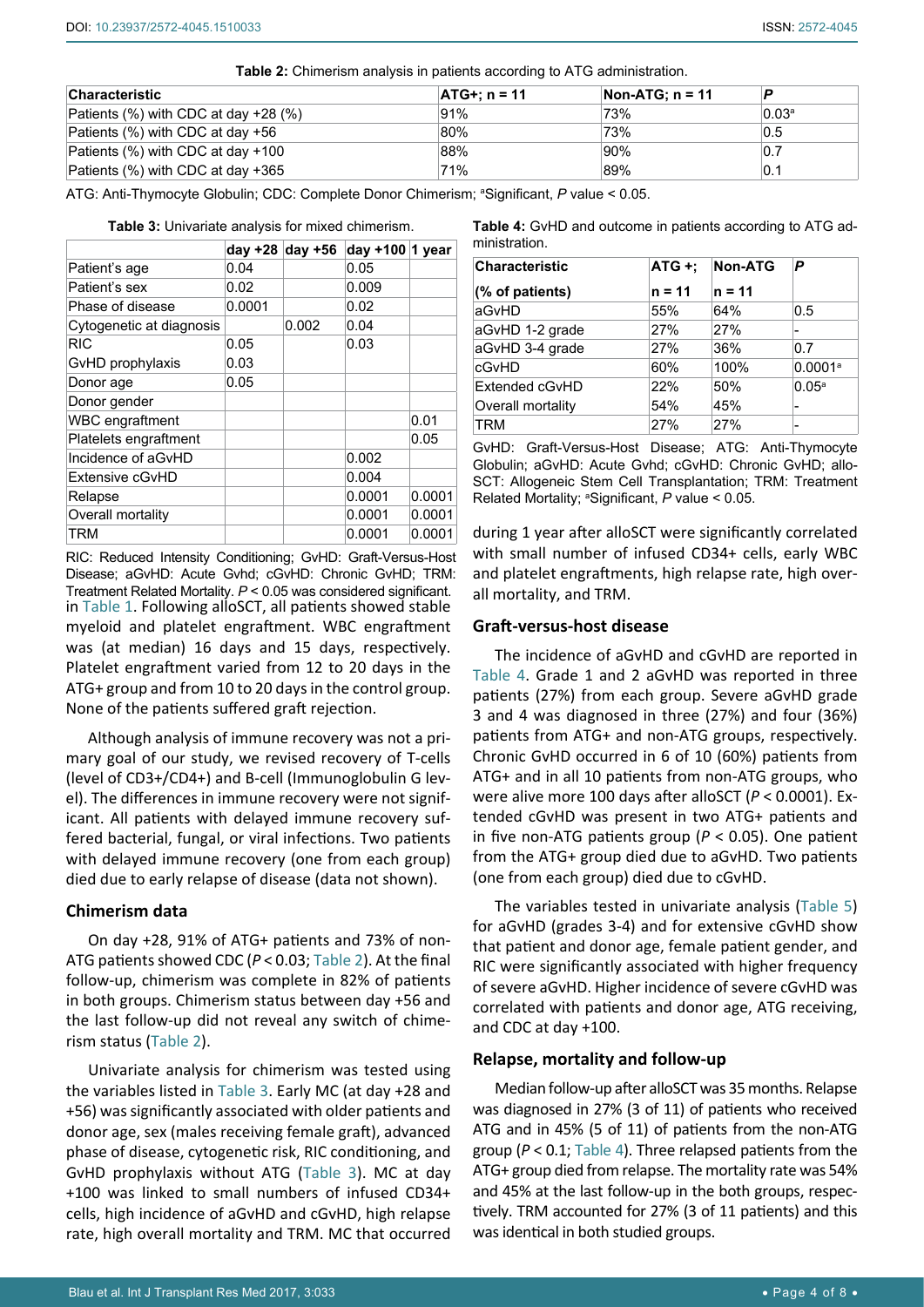The median OS after alloSCT was 826 days and 1243 days in patients with and without ATG prophylaxis, respectively. The differences in OS and DFS between patients groups were not significant (*P* < 0.6 and *P* < 0.3, respectively; [Figure 1](#page-4-0)). We observed a tendency towards improved DFS in patients who received ATG compared with the control group.

From the multivariate analysis (Table 6), aGvHD (none vs. grade 1-2 vs. grade 3-4), cGvHD (limited vs. extensive), and MC at 1 year after alloSCT were significant prognostic factors for OS. The relapse rate was significantly associated with DFS (*P* < 0.001) and was correlated with cytogenetic risk group of patients (*P* < 0.001).

| Table 5: Univariate analysis for aGVHD and cGVHD. |  |
|---------------------------------------------------|--|
|---------------------------------------------------|--|

| <b>Characteristic</b>                  | aGVHD<br>grades 3-4 | <b>Extensive</b><br><b>cGVHD</b> |
|----------------------------------------|---------------------|----------------------------------|
| Age                                    | $0.002^*$           | $0.03^*$                         |
| Gender                                 | $0.04^*$            | 0.2                              |
| Cytogenetic at diagnosis               | 0.6                 | 0.3                              |
| Stage of disease before alloSCT        | 0.8                 | 0.6                              |
| <b>RIC Conditioning</b>                | 0.01 <sup>a</sup>   | 0.1                              |
| <b>GvHD Prophylaxis</b>                | 0.7                 | 0.05 <sup>a</sup>                |
| Donor age                              | $0.005^{\circ}$     | 0.01 <sup>a</sup>                |
| Donor gender                           | 0.6                 | 0.9                              |
| Transplant, CD34+                      | 0.4                 | 0.2                              |
| <b>WBC</b> engraftment                 | 0.2                 | 0.1                              |
| Platelets engraftment                  | 0.9                 | 0.6                              |
| Chimerism at day +28 after alloSCT     | 0.7                 | 0.09                             |
| Chimerism at day +56 after alloSCT     | 0.7                 | 0.5                              |
| Chimerism at day +100 after<br>alloSCT | 0.06                | 0.001a                           |
| Chimerism at 1 year after alloSCT      | 0.7                 | 0.3                              |
| Chimerism at the end of observation    | 0.8                 | 0.2                              |

GvHD: Graft Versus Host Disease; aGvHD: Acute GvHD; cGvHD: Chronic GvHD; TRM: Treatment Related Mortality; a Significant, P value < 0.05.

## **Discussion**

In the past decades, the stem cell source for allo-SCT has changed rapidly and completely from BM to PB [[29](#page-7-8),[30](#page-7-9)]. One of the potential problems associated with PB stem cells is that cGvHD occurs with a higher frequency compared with BM [[29,](#page-7-8)[31-](#page-7-10)[34](#page-7-11)]. This is a serious concern because severe aGvHD and cGvHD are the most common causes of death after alloSCT. A further concern for surviving patients with severe GvHD is an extreme reduction in quality of life [[2](#page-6-1)]. ATG has been primarily used as part of the conditioning regimen for sAA patients [\[6](#page-6-5),[7](#page-6-6)] and has been used successfully in unrelated stem cell transplantation [\[8](#page-6-7),[9](#page-6-18)[,11](#page-6-9)-[14\]](#page-6-10).

The efficacy of ATG treatment for GvHD prevention is not exactly understood. Despite its use over more than 30 years in alloSCT, the impact of ATG prevention on outcome after transplantation is still under debate. Moreover, there are a few data about efficacy of ATG before MRD alloSCT. In 2016, the results of prospective, multi-center, randomized study including significant cohort of acute leukemia patients were published [[17\]](#page-6-13). The authors suggested that including ATG in the myeloablative conditioning regimen resulted in a significantly lower rate of chronic GvHD without decreasing of OS and DFS. However, the rate of a composite end point of survival free from chronic GvHD and survival free from relapse was significantly higher with ATG [[17](#page-6-13)]. In contrast with this trial, our study is single-center matchedpair analysis. In our study, we did not observe any graft failures in the ATG+ and non-ATG groups and none of the patients suffered graft rejection.

Engraftment was confirmed using chimerism analysis. Appearance of CDC at day +28 after alloSCT was found in a significantly greater proportion of patients

<span id="page-4-0"></span>

alloSCT in patients with and without conditioning included ATG. OS and DFS in two groups of patients were not significant.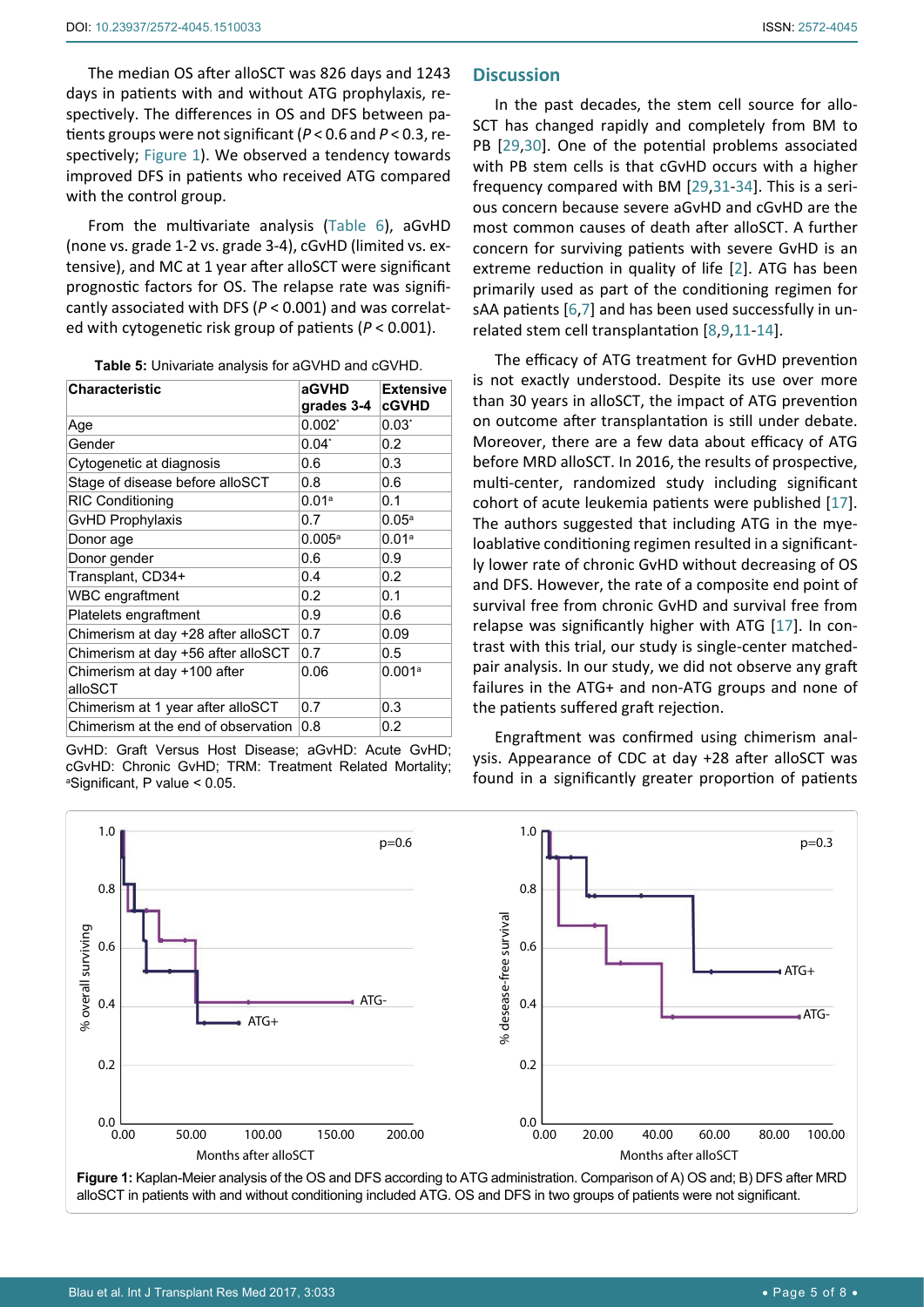| <b>OS</b>                                | Univariate analysis, P | <b>Multivariate analysis</b> |       |  |
|------------------------------------------|------------------------|------------------------------|-------|--|
|                                          |                        | 95% CI                       | P     |  |
| Age                                      | 0.03                   |                              |       |  |
| Cytogenetic at diagnosis                 | 0.001                  |                              |       |  |
| Relapse                                  | 0.06                   |                              |       |  |
| aGvHD (grades 1-2 Vs. 3-4)               | 0.0001                 |                              |       |  |
| cGvHD (no Vs. limited Vs. extensive)     | 0.04                   |                              |       |  |
| cGvHD (limited Vs. extensive)            | 0.06                   | 0.9-228.9                    | 0.01  |  |
| Chimerism at 1 year after alloSCT        | 0.05                   | $0 - 3.5$                    | 0.007 |  |
| <b>DFS</b>                               |                        |                              |       |  |
| Cytogenetic at diagnosis                 | 0.002                  |                              |       |  |
| Relapse rate                             | 0.001                  | $0.1 - 285529$               | 0.001 |  |
| Chimerism at 1 year after alloSCT        | 0.04                   |                              |       |  |
| Chimerism at the end of observation      | 0.006                  |                              |       |  |
| <b>Relapse rate</b>                      |                        |                              |       |  |
| Cytogenetic at diagnosis                 | 0.001                  | $0.004 - 5.4$                | 0.001 |  |
| Platelets engraftment                    | 0.03                   |                              |       |  |
| aGvHD (no Vs. grades 1-2 Vs. grades 3-4) | 0.005                  |                              |       |  |
| aGvHD (grades 1-2 Vs. 3-4)               | 0.01                   |                              |       |  |
| Chimerism at 1 year after alloSCT        | 0.01                   |                              |       |  |
| Chimerism at the end of observation      | 0.04                   |                              |       |  |

**Table 6:** Multivariate analysis for OS, DFS, and relapse.

OS: Overall Survival; DFS: Disease-Free Survival; aGvHD: Acute Graft Versus Host Disease; cGvHD: Chronic GvHD. *P* < 0.05 was considered significant.

receiving ATG (*P* < 0.03; Table 2). In addition, chimerism analyses between day +56 and the last follow-up did not reveal any switch of chimerism status. Despite the small number of patients, we found a significant association between MC and some clinical figures (Table 3). Early MC (day +28 and +56 after alloSCT) was associated with older patients and donor age, gender (males receiving female graft), advanced phase of disease, high cytogenetic risk, RIC, and non-receipt of ATG in our study. MC at day +100 was associated with all data excepting GvHD prophylaxis, donor age and gender, WBC and platelet engraftment. Contrarily, mixed chimerism 1 year after alloSCT was correlated with the number of CD34+ infused cells, WBC, and platelet engraftment, relapse rate, overall mortality, and TRM. On multivariate analysis, MC at 1 year after alloSCT was associated with OS, DFS, and relapse rate (Table 6). Our data confirmed that chimerism analysis is a very important parameter in patients after alloSCT that not only helps to identify relapse, but is also correlated with engraftment and reflects the interaction of GvHD and GvL effects. The latter is substantial in patients after alloSCT with modified conditioning and GvHD prophylaxis, which relies on anti-leukemic effects to cure leukemia.

We did not found any differences in the time of immune recovery, as well as in incidence of infection complications in both groups. First, it may be due to a small number of patients. In addition, other factors, such as the number of CD34+ infused cells, conditioning and some others, could influence immune recovery [[23](#page-7-0)]. Moreover, pronounced aGvHD are closely associated with delayed immune recovery. GvHD effects can contribute to impaired intrinsic B-cell functionality and Immunoglobulin production in late onset patients [[35](#page-7-12)]. We

have found delayed B cell recovery in all patients with aGvHD 3-4 grade. Moreover, we have found association between delayed B-cell recovery and early relapse. As expected, infectious complications were more often in patients with delayed immune recovery.

We investigated the frequency of both acute and chronic GvHD. The incidence of aGvHD was similar between the two patient groups. On univariate analysis, incidences of severe aGvHD were significantly associated with age of patients and donors, and RIC conditioning. We found that incidence of cGvHD was significantly lower in patients from the ATG+ group (*P* < 0.0001), and is consistent with previous randomized studies [[13](#page-6-19)[,17](#page-6-13)]. Moreover, extensive cGvHD (grades 3-4) was significantly less frequent in the ATG+ patients' group (*P* < 0.05). Statistical analysis shows that extensive GvHD was significantly higher in older patients and in patients receiving a transplant from an older donor. Although GvHD prophylaxes with ATG was not an independent prognostic factor for extensive cGvHD on multivariate analysis (data not shown), these parameters were significantly correlated in the univariate analysis (Table 4 and Table 5).

None of the numerous retrospective studies has reported changes in survival in patients receiving ATG [[10](#page-6-8),[15](#page-6-11)- [17](#page-6-13)]. The findings of this prospective study were consistent with these studies in that TRM, relapse rate and OS were similar with or without ATG administration. We observed a tendency towards improved DFS in patients who received ATG compared with the control group (*P* < 0.3; [Figure 1\)](#page-4-0). Although some clinical features listed in Table 6 were significantly correlated with OS on univariate analysis, in the multivariate analysis, only incidence of aGvHD, appearance of extensive cGvHD, and MC 1 year after alloSCT were sig-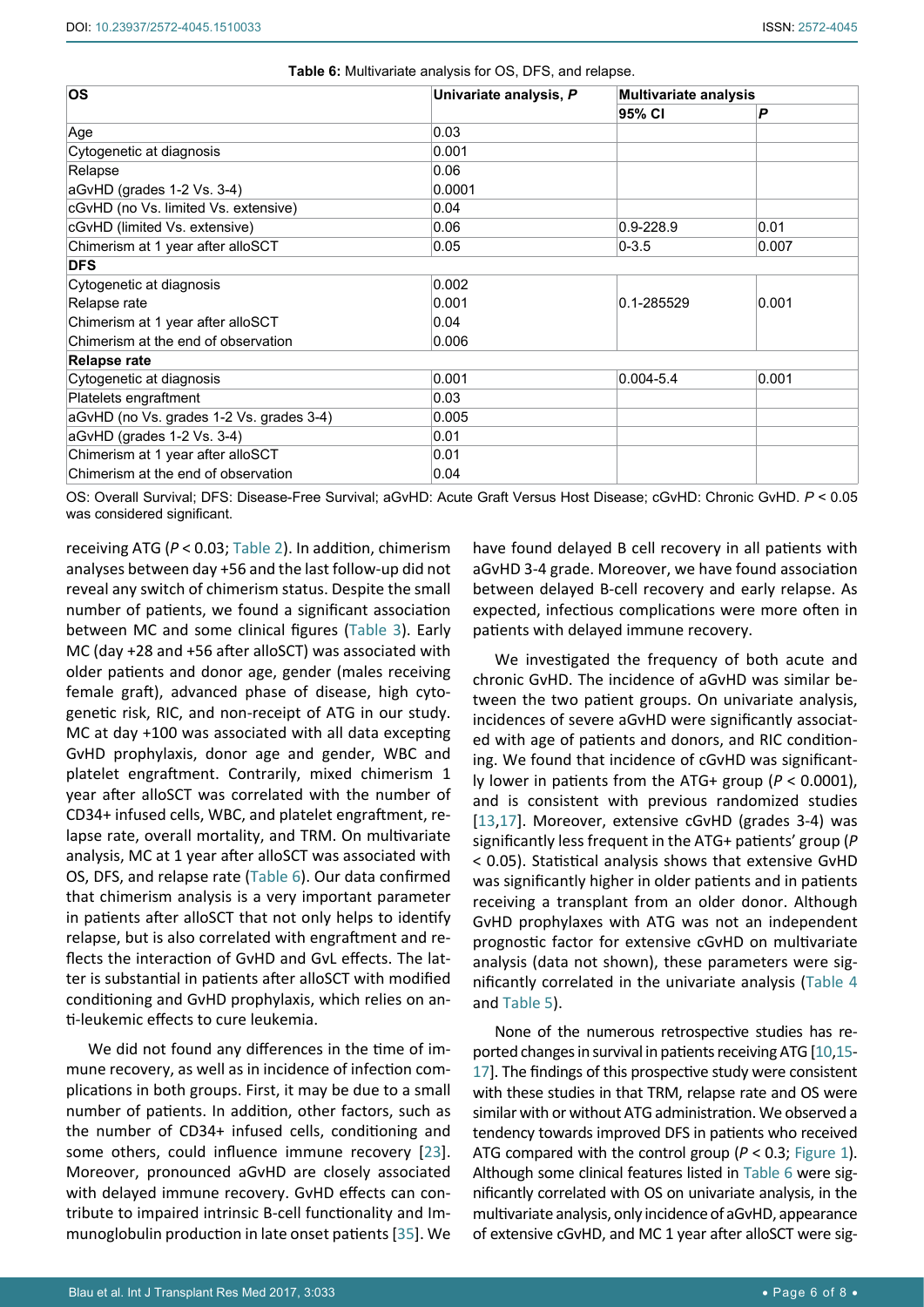nificantly linked with OS. The relapse rate was significantly associated with DFS (*P* < 0.001) and was correlated with the cytogenetic risk group of patients (*P* < 0.001).

This prospective matched-pair study demonstrated that the addition of ATG to conventional GvHD prophylaxis was well tolerated and resulted in donor engraftment in all evaluable patients. Furthermore, the administration of ATG significantly reduced the incidence of severe cGvHD without increasing relapse in MRD allo-SCT. Although our study is limited to small number of patients, it does not contradict the data of multi-center study and confirms therapeutic effect of ATG in patients after match-related alloSCT. We conclude that using ATG may help to decrease the rate or severity of GvHD. This may not only allow a better understanding of the interplay of conditioning and immunological effects but may also lead to improved ATG-based GvHD prophylaxis regimens in the future.

## **Ethical Statement**

Written informed consent was obtained from all patients in accordance with the Declaration of Helsinki and the ethical guidelines of our institution.

## **References**

- <span id="page-6-0"></span>1. [Goerner M, Gooley T, Flowers ME, Sullivan KM, Kiem HP,](https://www.ncbi.nlm.nih.gov/pubmed/11858190)  [et al. \(2002\) Morbidity and mortality of chronic GVHD after](https://www.ncbi.nlm.nih.gov/pubmed/11858190)  [hematopoietic stem cell transplantation from HLA-identical](https://www.ncbi.nlm.nih.gov/pubmed/11858190)  [siblings for patients with aplastic or refractory anemias. Biol](https://www.ncbi.nlm.nih.gov/pubmed/11858190)  [Blood Marrow Transplant 8: 47-56.](https://www.ncbi.nlm.nih.gov/pubmed/11858190)
- <span id="page-6-1"></span>2. [Lee SJ, Kim HT, Ho VT, Cutler C, Alyea EP, et al. \(2006\)](https://www.ncbi.nlm.nih.gov/pubmed/16819438)  [Quality of life associated with acute and chronic graft-ver](https://www.ncbi.nlm.nih.gov/pubmed/16819438)[sus-host disease. Bone Marrow Transplant 38: 305-310.](https://www.ncbi.nlm.nih.gov/pubmed/16819438)
- <span id="page-6-2"></span>3. [Bhatia S, Francisco L, Carter A, Sun CL, Baker KS, et al.](https://www.ncbi.nlm.nih.gov/pubmed/17671231)  [\(2007\) Late mortality after allogeneic hematopoietic cell](https://www.ncbi.nlm.nih.gov/pubmed/17671231)  [transplantation and functional status of long-term survivors:](https://www.ncbi.nlm.nih.gov/pubmed/17671231)  [report from the Bone Marrow Transplant Survivor Study.](https://www.ncbi.nlm.nih.gov/pubmed/17671231)  [Blood 110: 3784-3792.](https://www.ncbi.nlm.nih.gov/pubmed/17671231)
- <span id="page-6-3"></span>4. [Bacigalupo A \(2005\) Antithymocyte globulin for prevention](http://journals.lww.com/co-hematology/Abstract/2005/11000/Antithymocyte_globulin_for_prevention_of.5.aspx)  [of graft-versus-host disease. Current Opinion in Hematolo](http://journals.lww.com/co-hematology/Abstract/2005/11000/Antithymocyte_globulin_for_prevention_of.5.aspx)[gy 12: 457-462.](http://journals.lww.com/co-hematology/Abstract/2005/11000/Antithymocyte_globulin_for_prevention_of.5.aspx)
- <span id="page-6-4"></span>5. [Nash RA, Antin JH, Karanes C, Fay JW, Avalos BR, et al.](https://www.ncbi.nlm.nih.gov/pubmed/10979948)  [\(2000\) Phase 3 study comparing methotrexate and tacroli](https://www.ncbi.nlm.nih.gov/pubmed/10979948)[mus with methotrexate and cyclosporine for prophylaxis of](https://www.ncbi.nlm.nih.gov/pubmed/10979948)  [acute graft-versus-host disease after marrow transplanta](https://www.ncbi.nlm.nih.gov/pubmed/10979948)[tion from unrelated donors. Blood 96: 2062-2068.](https://www.ncbi.nlm.nih.gov/pubmed/10979948)
- <span id="page-6-5"></span>6. [Horstmann M, Stockschlader M, Kruger W, Hoffknecht M,](https://www.ncbi.nlm.nih.gov/pubmed/7654856)  [Betker R, et al. \(1995\) Cyclophosphamide/antithymocyte](https://www.ncbi.nlm.nih.gov/pubmed/7654856)  [globulin conditioning of patients with severe aplastic ane](https://www.ncbi.nlm.nih.gov/pubmed/7654856)[mia for marrow transplantation from HLA-matched siblings:](https://www.ncbi.nlm.nih.gov/pubmed/7654856)  [preliminary results. Ann Hematol 71: 77-81.](https://www.ncbi.nlm.nih.gov/pubmed/7654856)
- <span id="page-6-6"></span>7. [Storb R, Etzioni R, Anasetti C, Appelbaum FR, Buckner](https://www.ncbi.nlm.nih.gov/pubmed/8043876)  [CD, et al. \(1994\) Cyclophosphamide combined with antithy](https://www.ncbi.nlm.nih.gov/pubmed/8043876)[mocyte globulin in preparation for allogeneic marrow trans](https://www.ncbi.nlm.nih.gov/pubmed/8043876)[plants in patients with aplastic anemia. Blood 84: 941-949.](https://www.ncbi.nlm.nih.gov/pubmed/8043876)
- <span id="page-6-7"></span>8. [Duggan P, Booth K, Chaudhry A, Stewart D, Ruether JD,](https://www.ncbi.nlm.nih.gov/pubmed/12420207)  [et al. \(2002\) Unrelated donor BMT recipients given pre](https://www.ncbi.nlm.nih.gov/pubmed/12420207)[transplant low-dose antithymocyte globulin have outcomes](https://www.ncbi.nlm.nih.gov/pubmed/12420207)  [equivalent to matched sibling BMT: a matched pair analy](https://www.ncbi.nlm.nih.gov/pubmed/12420207)[sis. Bone Marrow Transplant 30: 681-686.](https://www.ncbi.nlm.nih.gov/pubmed/12420207)
- <span id="page-6-18"></span>9. [Grosskreutz C, Ross V, Scigliano E, Fruchtman S, Isola](https://www.ncbi.nlm.nih.gov/pubmed/12869959)  [L \(2003\) Low-dose total body irradiation, fludarabine, and](https://www.ncbi.nlm.nih.gov/pubmed/12869959)  [antithymocyte globulin conditioning for nonmyeloablative](https://www.ncbi.nlm.nih.gov/pubmed/12869959)  [allogeneic transplantation. Biol Blood Marrow Transplant 9:](https://www.ncbi.nlm.nih.gov/pubmed/12869959)  [453-459.](https://www.ncbi.nlm.nih.gov/pubmed/12869959)
- <span id="page-6-8"></span>10. [Kroger N, Zabelina T, Kruger W, Renges H, Stute N, et al.](https://www.ncbi.nlm.nih.gov/pubmed/12180114)  [\(2002\) In vivo T cell depletion with pretransplant anti-thy](https://www.ncbi.nlm.nih.gov/pubmed/12180114)[mocyte globulin reduces graft-versus-host disease without](https://www.ncbi.nlm.nih.gov/pubmed/12180114)  [increasing relapse in good risk myeloid leukemia patients](https://www.ncbi.nlm.nih.gov/pubmed/12180114)  [after stem cell transplantation from matched related do](https://www.ncbi.nlm.nih.gov/pubmed/12180114)[nors. Bone Marrow Transplant 29: 683-689.](https://www.ncbi.nlm.nih.gov/pubmed/12180114)
- <span id="page-6-9"></span>11. [Bacigalupo A, Lamparelli T, Bruzzi P, Guidi S, Alessandrino](https://www.ncbi.nlm.nih.gov/pubmed/11698275)  [PE, et al. \(2001\) Antithymocyte globulin for graft-versus](https://www.ncbi.nlm.nih.gov/pubmed/11698275)[host disease prophylaxis in transplants from unrelated do](https://www.ncbi.nlm.nih.gov/pubmed/11698275)[nors: 2 randomized studies from Gruppo Italiano Trapianti](https://www.ncbi.nlm.nih.gov/pubmed/11698275)  [Midollo Osseo \(GITMO\). Blood 98: 2942-2947.](https://www.ncbi.nlm.nih.gov/pubmed/11698275)
- 12. [Bacigalupo A, Lamparelli T, Gualandi F, Bregante S, Raio](https://www.ncbi.nlm.nih.gov/pubmed/12523577)[la AM, et al. \(2002\) Prophylactic antithymocyte globulin re](https://www.ncbi.nlm.nih.gov/pubmed/12523577)[duces the risk of chronic graft-versus-host disease in alter](https://www.ncbi.nlm.nih.gov/pubmed/12523577)[native-donor bone marrow transplants. Biol Blood Marrow](https://www.ncbi.nlm.nih.gov/pubmed/12523577)  [Transplant 8: 656-661.](https://www.ncbi.nlm.nih.gov/pubmed/12523577)
- <span id="page-6-19"></span>13. [Finke J, Bethge WA, Schmoor C, Ottinger HD, Stelljes M, et](https://www.ncbi.nlm.nih.gov/pubmed/19695955)  [al. \(2009\) Standard graft-versus-host disease prophylaxis with](https://www.ncbi.nlm.nih.gov/pubmed/19695955)  [or without anti-T-cell globulin in haematopoietic cell transplan](https://www.ncbi.nlm.nih.gov/pubmed/19695955)[tation from matched unrelated donors: a randomised, open-la](https://www.ncbi.nlm.nih.gov/pubmed/19695955)[bel, multicentre phase 3 trial. Lancet Oncol 10: 855-864.](https://www.ncbi.nlm.nih.gov/pubmed/19695955)
- <span id="page-6-10"></span>14. [Zander AR, Kroger N, Schleuning M, Finke J, Zabelina T,](https://www.ncbi.nlm.nih.gov/pubmed/12900771)  [et al. \(2003\) ATG as part of the conditioning regimen reduc](https://www.ncbi.nlm.nih.gov/pubmed/12900771)[es transplant-related mortality \(TRM\) and improves overall](https://www.ncbi.nlm.nih.gov/pubmed/12900771)  [survival after unrelated stem cell transplantation in patients](https://www.ncbi.nlm.nih.gov/pubmed/12900771)  [with chronic myelogenous leukemia \(CML\). Bone Marrow](https://www.ncbi.nlm.nih.gov/pubmed/12900771)  [Transplant 32: 355-361.](https://www.ncbi.nlm.nih.gov/pubmed/12900771)
- <span id="page-6-11"></span>15. [Bonifazi F, Bandini G, Arpinati M, Tolomelli G, Stanzani M,](https://www.ncbi.nlm.nih.gov/pubmed/22101198)  [et al. \(2012\) Intensification of GVHD prophylaxis with low](https://www.ncbi.nlm.nih.gov/pubmed/22101198)[dose ATG-F before allogeneic PBSC transplantation from](https://www.ncbi.nlm.nih.gov/pubmed/22101198)  [HLA-identical siblings in adult patients with hematological](https://www.ncbi.nlm.nih.gov/pubmed/22101198)  [malignancies: results from a retrospective analysis. Bone](https://www.ncbi.nlm.nih.gov/pubmed/22101198)  [Marrow Transplant 47: 1105-1111.](https://www.ncbi.nlm.nih.gov/pubmed/22101198)
- <span id="page-6-12"></span>16. [Weiden PL, Doney K, Storb R, Thomas ED \(1979\) Antihu](https://www.ncbi.nlm.nih.gov/pubmed/35869)[man thymocyte globulin for prophylaxis of graft-versus-host](https://www.ncbi.nlm.nih.gov/pubmed/35869)  [disease. A randomized trial in patients with leukemia treat](https://www.ncbi.nlm.nih.gov/pubmed/35869)[ed with HLA-identical sibling marrow grafts. Transplanta](https://www.ncbi.nlm.nih.gov/pubmed/35869)[tion 27: 227-230.](https://www.ncbi.nlm.nih.gov/pubmed/35869)
- <span id="page-6-13"></span>17. [Kröger N, Solano C, Wolschke C, Bandini G, Patriarca F, et](https://www.ncbi.nlm.nih.gov/pubmed/26735993)  [al. \(2016\) Antilymphocyte Globulin for Prevention of Chron](https://www.ncbi.nlm.nih.gov/pubmed/26735993)[ic Graft-versus-Host Disease. N Engl J Med 374: 43-53.](https://www.ncbi.nlm.nih.gov/pubmed/26735993)
- <span id="page-6-14"></span>18. [Blau IW, Schmidt-Hieber M, Leschinger N, Goldner H,](https://www.ncbi.nlm.nih.gov/pubmed/17468869)  [Knauf W, et al. \(2007\) Engraftment kinetics and hemato](https://www.ncbi.nlm.nih.gov/pubmed/17468869)[poietic chimerism after reduced-intensity conditioning with](https://www.ncbi.nlm.nih.gov/pubmed/17468869)  [fludarabine and treosulfan before allogeneic stem cell](https://www.ncbi.nlm.nih.gov/pubmed/17468869)  [transplantation. Ann Hematol 86: 583-589.](https://www.ncbi.nlm.nih.gov/pubmed/17468869)
- <span id="page-6-15"></span>19. [Thiede C, Bornhauser M, Ehninger G \(2004\) Strategies and](https://www.ncbi.nlm.nih.gov/pubmed/15179000)  [clinical implications of chimerism diagnostics after alloge](https://www.ncbi.nlm.nih.gov/pubmed/15179000)[neic hematopoietic stem cell transplantation. Acta Haema](https://www.ncbi.nlm.nih.gov/pubmed/15179000)[tol 112: 16-23.](https://www.ncbi.nlm.nih.gov/pubmed/15179000)
- <span id="page-6-16"></span>20. [Bornhauser M, Thiede C, Platzbecker U, Jenke A, Helwig](https://www.ncbi.nlm.nih.gov/pubmed/11489799)  [A, et al. \(2001\) Dose-reduced conditioning and allogeneic](https://www.ncbi.nlm.nih.gov/pubmed/11489799)  [hematopoietic stem cell transplantation from unrelated do](https://www.ncbi.nlm.nih.gov/pubmed/11489799)[nors in 42 patients. Clin Cancer Res 7: 2254-2262.](https://www.ncbi.nlm.nih.gov/pubmed/11489799)
- <span id="page-6-17"></span>21. [Valcarcel D, Martino R, Caballero D, Mateos MV, Pe](https://www.ncbi.nlm.nih.gov/pubmed/12634730)[rez-Simon JA, et al. \(2003\) Chimerism analysis following](https://www.ncbi.nlm.nih.gov/pubmed/12634730)  [allogeneic peripheral blood stem cell transplantation with](https://www.ncbi.nlm.nih.gov/pubmed/12634730)  [reduced-intensity conditioning. Bone Marrow Transplant](https://www.ncbi.nlm.nih.gov/pubmed/12634730)  [31: 387-392.](https://www.ncbi.nlm.nih.gov/pubmed/12634730)